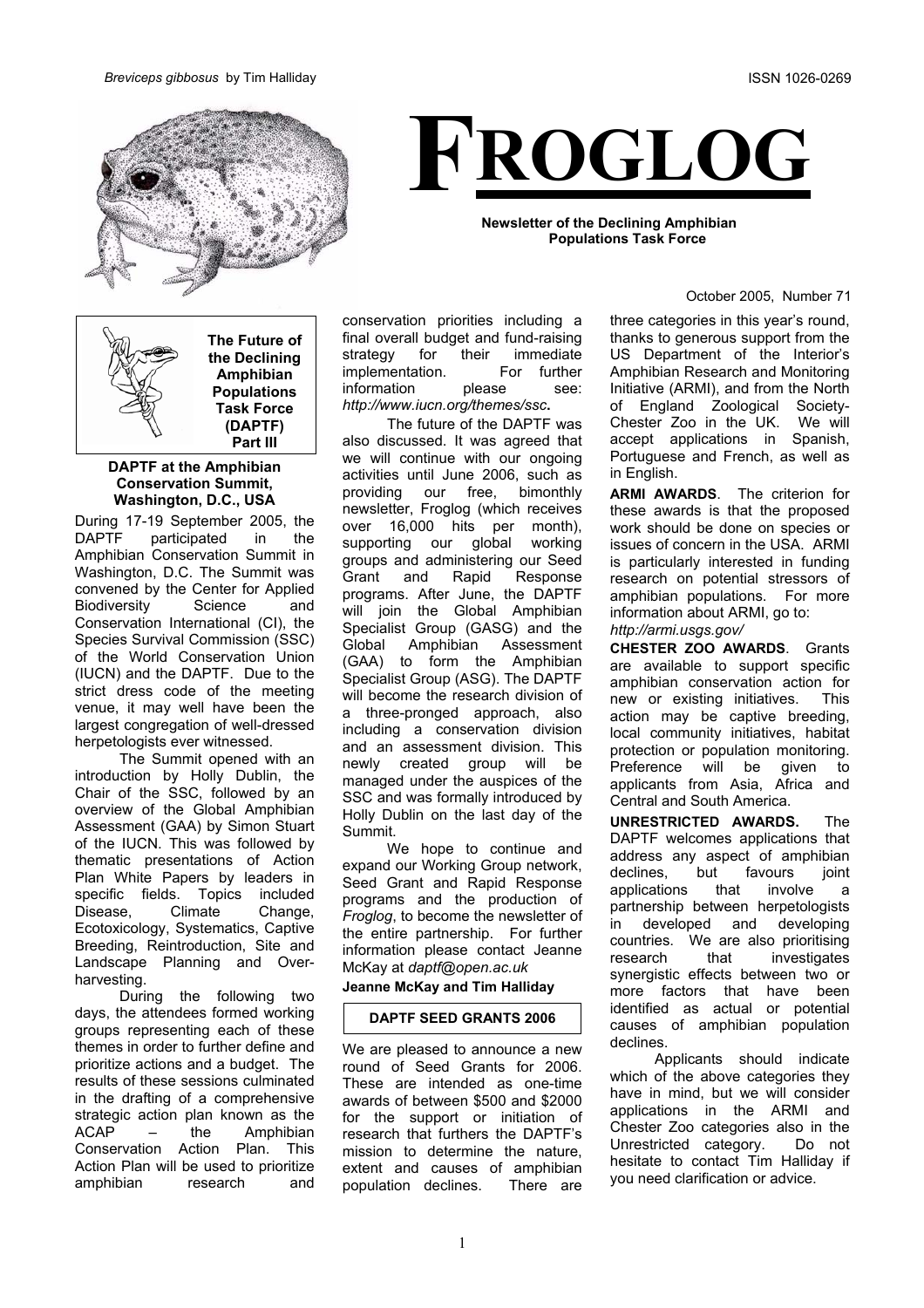Proposals of no more than 4 pages should be addressed to: Tim<br>Hallidav. DAPTF International Halliday, DAPTF International Director, at the address at the back of *Froglog*, or by e-mail at *t.r.halliday@open.ac.uk***.** 

Proposals should contain: (1) Name, affiliation and contact information of proposer(s), (2) Project title, (3) Description of the intended work, including localities and species involved, (4) Start date and schedule of the project, (5) Explanation of how the project will further the DAPTF's mission and/or ACAP priorities, (6) Budget breakdown, including details of additional funding obtained or sought from elsewhere (note that we do not provide funds to support salaries), (7) References, if appropriate, and (8) Any other pertinent information.

All information acquired with the support of the DAPTF remains the intellectual property of the grant recipient, but must be freely available to the DAPTF and for the DAPTF's use in furthering its mission.

#### **The closing date for applications is Friday, 16th December, 2005.**

# **Major Funds available from the DAPTF**

As announced in *Froglogs* 65 and 66, the DAPTF, in partnership with the Global Amphibian Specialist Group (GASG), has been awarded a substantial grant by the Critical Ecosystem Partnership Fund (CEPF) to fund projects in seven 'biodiversity hotspots'. This project will run over three years and will support projects directed at the conservation of amphibians. For 2005 we are funding projects in Southern and Northern Mesoamerica, and the Guinean forests of West Africa. (The previously announced funding for the Chocó of Colombia and Ecuador has, unfortunately, been withdrawn). In 2006, we will be targeting the Eastern Arc Mountains of Tanzania and the mountains of Southwest China; in 2007 our focus will be the Succulent Karoo and the Caucasus. Our priority is to fund projects for which there is a high degree of urgency and so we will consider applications for any of the

regions listed at any time. Preference will be given to projects that seek to conserve 'red-listed'

species, as listed in the Global Amphibian Assessment (GAA).

Grants will be available from \$1K up to \$10K. Projects seeking smaller grants should conform to the format of DAPTF Seed Grants, as set out above in this issue. Individuals seeking larger grants should develop their proposals in consultation with Tim Halliday *(t.r.halliday@open.ac.uk*) and Claude Gascon (*c.gascon@conservation.org*). The application process will be iterative; i.e: we aim to help researchers to develop their proposals. It is important, therefore, that potential applicants send their initial ideas to us at an early stage.

Details of these and other biodiversity hotspots can be found under 'where we work' at the CEPF web site (*www.cepf.net/xp/cepf*). Results of the GAA can be found at *www.globalamphibians.org*. Final applications, which may be in Spanish, Portuguese or French, as well as English, should be sent to Tim Halliday by **1st March, 2006**.

# **Tim Halliday & Claude Gascon**



### **By Ariadne Angulo, Ana Carolina O. Q. Carnaval and Stephen C. Richter**

Since the late 1980s, the urgency to address the issue of amphibian declines and extinctions worldwide has brought about a surge of interest and efforts towards this purpose. While part of such efforts focused on applied research and data dissemination, attention has also been given to capacity building and training to prepare future generations of scientists.

It is in this light that the Pan-American Advanced Studies Institute (PASI) course "Advanced Training in Amphibian Declines Research" was held on 4–13 January 2004 at La Selva Biological Station and Escuela de Biología, Universidad de Costa Rica. This event was organized by the Research Analysis Network for Neotropical Amphibians (RANA) and the Integrated Research Challenges in Environmental Biology group studying host-pathogen biology and the global decline of amphibians (IRCEB), with the support of the National Science Foundation (NSF) and the US Department of Energy. The course hosted a total of 30 participants from 12 countries, mostly postgraduate students, with equal numbers of participants from Latin America and the United States. It covered an array of cutting-edge research on amphibian declines and informed participants about top-notch research advances and techniques, providing a fertile ground for multidisciplinary and international interactions, both professional and personal. The impact of the course was such that students thought it necessary to follow up on research developments and explore further international multidisciplinary collaborations.

Following months of discussion among alumni of the course, two alumni, A. Carnaval and S. Richter, submitted a proposal to the American Society of Ichthyologists and Herpetologists (ASIH) to co-chair a symposium during the 2005 Joint Meeting of Ichthyologists and Herpetologists in Tampa, Florida, USA. The symposium proposed to host talks by PASI alumni only, with the following goals: 1) provide updates and introduce innovative research approaches addressing declines, 2) comprise a forum to help define future areas of research, and 3) promote multidisciplinary, integrative and international research. The symposium proposal was accepted by the ASIH. In addition to the travel funds provided by the proposal to ASIH, Carnaval and Richter also successfully submitted a workshop grant proposal to NSF, which funded all travel costs of international participants and partial costs of domestic speakers. On 11 July 2005, Carnaval and Richter cochaired the day-long symposium "A New Generation of Research on Amphibian Declines".

The event was composed of 11 Latin American and 12 US speakers, representing ten<br>nationalities (Bolivia, Brazil, nationalities (Bolivia, Colombia, Costa Rica, Ecuador, Honduras, Mexico, Peru, Puerto Rico and the United States). Research presented at the symposium was conducted in 15 countries spanning South, Central and North America, Africa and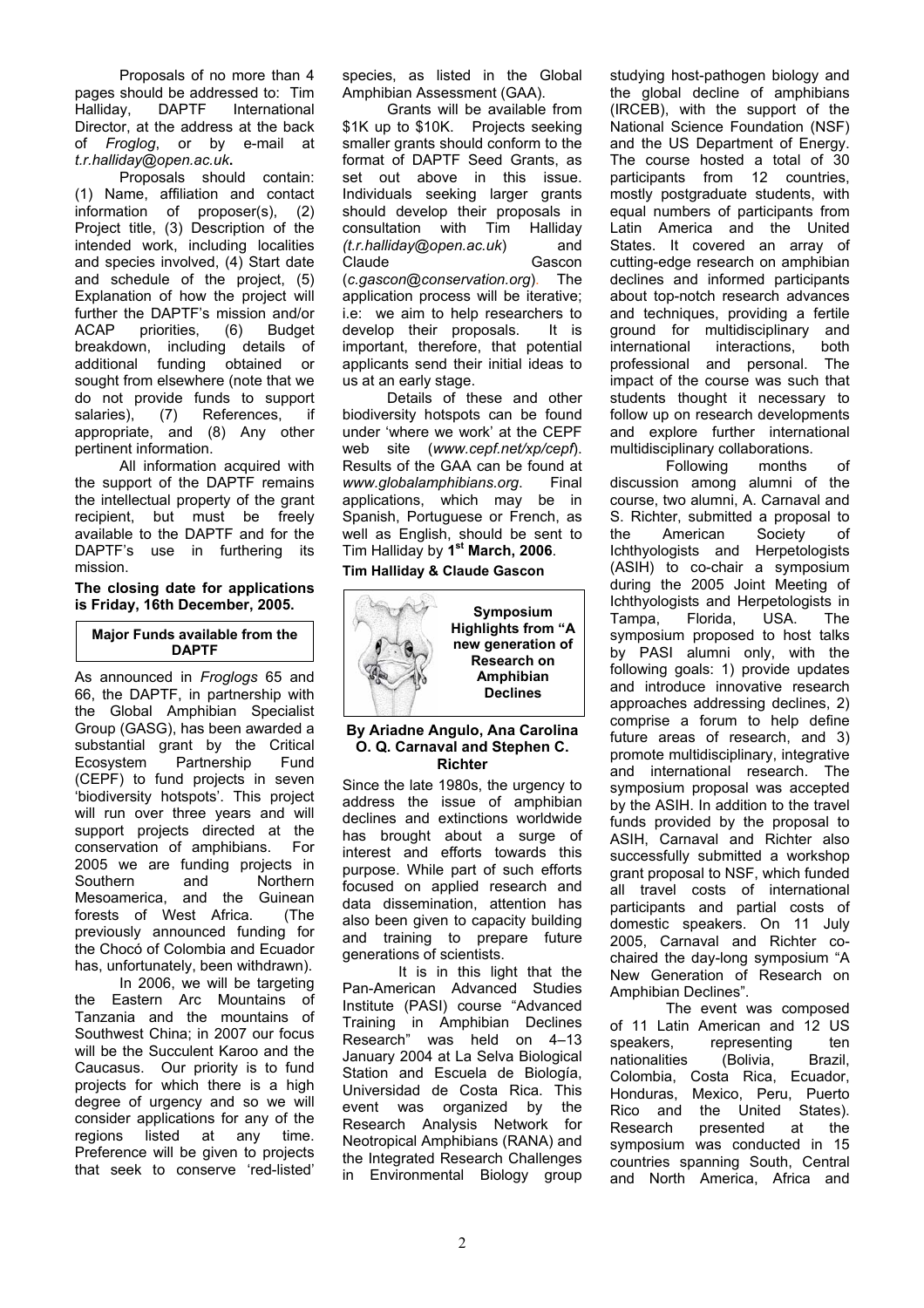Australia. The symposium was opened with an exposition of the value and the need for collaborative international research efforts on amphibian declines. Symposium presentations were divided into five broad categories addressing 1) new field data on amphibian declines in Latin American and Africa, 2) new approaches on pathogen research, 3) genetic structure and conservation genetics of amphibian populations, 4) habitat change and population persistence, and 5) new approaches in ecological work, monitoring and biodiversity assessment. An open discussion by presenters and other attending research scientists followed in order to explore ways to further enhance international research and integration as well as potential sources of funding.

This symposium should be encouraging to many, including funding agencies. Not only did it demonstrate that international training is a worthwhile, invaluable<br>investment when addressing addressing amphibian declines, but it also gave promising, young Latin American researchers the international exposure that they rightly deserve. Through the dissemination of collaborative work among speakers and symposium attendees, initiatives such as this will help to bridge scientific programs and intellectual advances across countries throughout the world and facilitate multidisciplinary and intercontinental research.

## *Acknowledgements*

We would like to thank the symposium speakers and their home institutions. James Collins, Bruce Young, Karen Lips, Samuel Scheiner, Mary Johnson, Deborah Beken, and Margareth Neighbors provided invaluable help at various stages of grant submission and administration. Sharon Brookshire, Deanna Stouder, and Rebecca<br>Frakes assisted with meeting assisted with meeting registration. Robert Puschendorf and Luis Villanueva-Rivera helped with translations. This Symposium was funded by a symposium grant from the American Society of Ichthyologists and Herpetologists and by NSF Award DEB 0508224 to Ana Carolina Carnaval and Stephen Richter.

For symposium details and abstracts please visit the following URL:

*http://www.dce.ksu.edu/jointmeeting /index.shtml.* For further information please contact Ariadne Angulo at *ariadne.angulo@utoronto.ca*, Ana Carolina Carnaval at *carnaval@berkeley.edu*, or Stephen Richter at *stephen.richter@eku.edu.* 



### **By Ian Bride and Richard Griffiths**

This publication is one outcome of a 3-year UK Government Darwin Initiative project entitled "Aztecs and Axolotls: Integrating Tourism and Conservation at Xochimilco, Mexico City", which began in April 2002, and whose principal partners were CIBAC (Centro de Investigaciones Biológicas y Acuícolas de Cuemanco, Universidad Autónoma Metropolitana, Unidad Xochimilco, México) and DICE (The Durrell Institute of Conservation and Ecology, University of Kent, Canterbury, UK). From 6-9 December 2004, the project team ran an Axolotl Species/Habitat Action Plan formulation workshop at UAM-X/CIBAC, in which representatives of most of the key, Governmental, NGO and local stakeholder organizations participated alongside representatives of UKbased partners.

Two days of scene-setting presentations were followed by two days of collective and group-based workshop activities in which key elements affecting the conservation of the species were identified and categorised into broad subject areas: the biology of the species; ecological interactions: environmental factors; use and exploitation; legislation; social factors; political factors; and, education. Together these formed a framework within which specific goals were identified and appropriate actions designated, with each action being accorded a level of priority and timeframe. Lead agencies were then allocated to each action and consideration given to the issues surrounding funding and partnerships.

This document summarises key background information, explains the design and conduct of the workshop, and presents the plan itself. It is intended to provide a useful starting point and tool for those involved in the management and conservation of the Xochimilco wetland system and its wildlife, most particularly in relation to activities focused around the axolotl.

It is available as a pdf file (in a black and white or a colour version) from *r.a.griffiths@kent.ac.uk or*  Jeanne McKay at *daptf@open.ac.uk.* 

#### **Skin ulcers in** *Bufo xeros* **from the Central Sahara**

### **By José Carlos Brito, Hugo Rebelo, Ché Weldon and Claudia Soares**

The Aïr and Ténéré Natural Reserve, located in Niger, is the largest protected area in Africa, covering 7,736,000ha. It was inscribed in the Unesco's World Heritage List in 1991 as it contains significant natural habitats for conservation of biological diversity and areas of exceptional natural beauty and aesthetic importance (UNEP-WCMC, 2005). The volcanic rock massif of the Aïr reaches 2022m, but this remote region experiences a hot arid desert climate. Consequently, there is no permanent water in the Aïr. The drainage system consists of seasonal water courses or *wadis*, which flow for only a few hours after heavy rainfall. The exceptions are a few small rivulets and *gueltas* or rock pools, in the massifs which can store water for longer periods. In Timia (N18º 5.7' E8º 45.7', 1000m alt.) there is a rock pool of approximately 30x20m, half-way surrounded by 20m high stone walls and fed by a cascade. In the Aïr massif, *Bufo xeros* is a Sahelian relict and occurs in isolated populations, probably with small population size, and displays a decreasing population trend (Joger, 1981; IUCN 2004).

On October 17, 2004, several active *Bufo xeros* were observed in the Timia waterfall after sunset, and 14 toads were collected by hand in the sandy margins of the pool. Four of these toads (29%) displayed one to two skin ulcers on the dorsum, and three of them were collected (ethanol 96%) for post-mortem analyses. The skin ulcers formed perfect spheres with a radius of about 2.5mm or less and presented, to some extent, a pale aspect above the muscle as well as pale borders. Smaller lesions were also observed